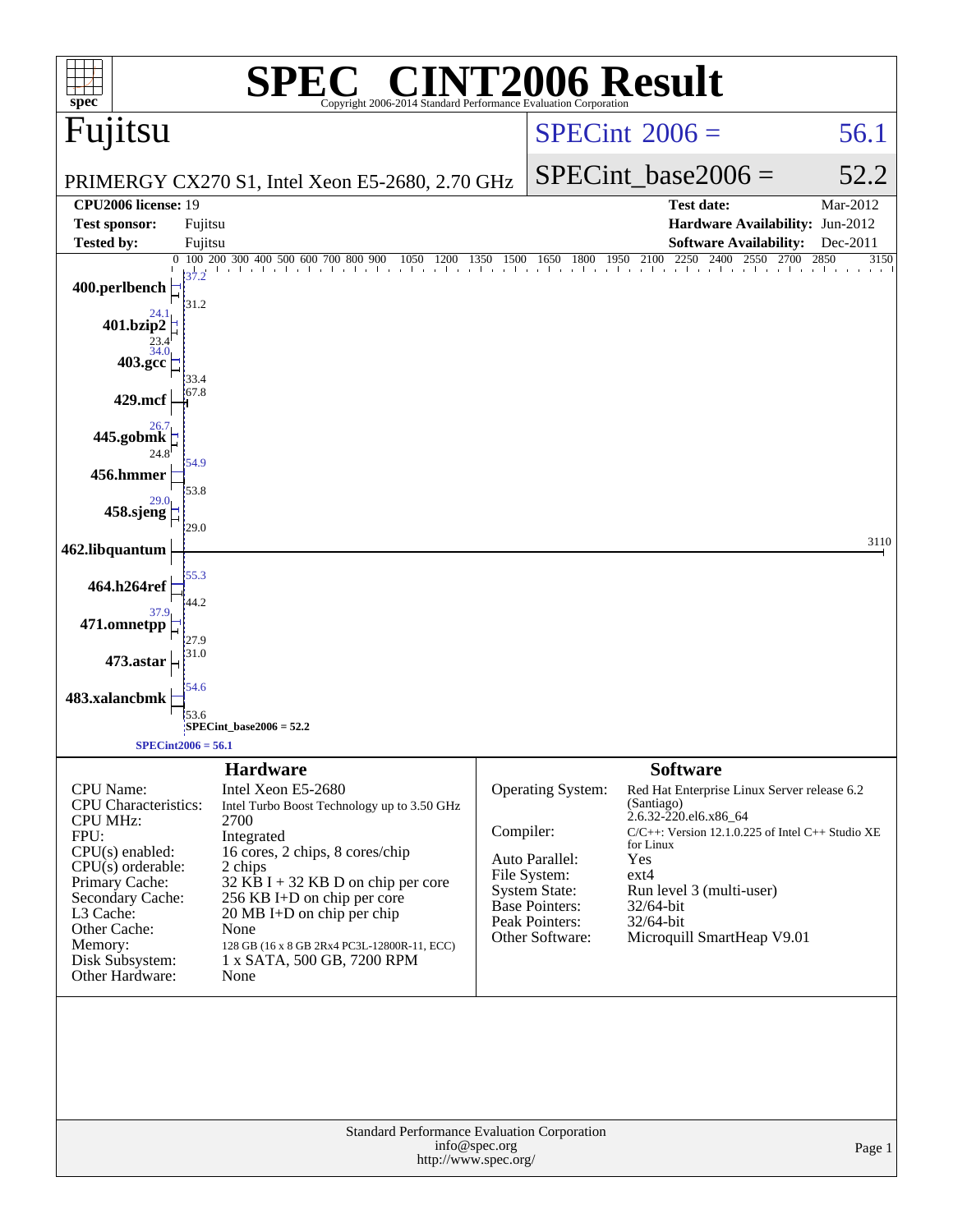

# **[SPEC CINT2006 Result](http://www.spec.org/auto/cpu2006/Docs/result-fields.html#SPECCINT2006Result)**

# Fujitsu

## $SPECint2006 = 56.1$  $SPECint2006 = 56.1$

PRIMERGY CX270 S1, Intel Xeon E5-2680, 2.70 GHz

SPECint base2006 =  $52.2$ 

**[CPU2006 license:](http://www.spec.org/auto/cpu2006/Docs/result-fields.html#CPU2006license)** 19 **[Test date:](http://www.spec.org/auto/cpu2006/Docs/result-fields.html#Testdate)** Mar-2012

**[Test sponsor:](http://www.spec.org/auto/cpu2006/Docs/result-fields.html#Testsponsor)** Fujitsu **[Hardware Availability:](http://www.spec.org/auto/cpu2006/Docs/result-fields.html#HardwareAvailability)** Jun-2012 **[Tested by:](http://www.spec.org/auto/cpu2006/Docs/result-fields.html#Testedby)** Fujitsu **[Software Availability:](http://www.spec.org/auto/cpu2006/Docs/result-fields.html#SoftwareAvailability)** Dec-2011

#### **[Results Table](http://www.spec.org/auto/cpu2006/Docs/result-fields.html#ResultsTable)**

|                         | <b>Base</b>                                                                                              |              |                |       |                |       | <b>Peak</b>    |              |                |              |                |              |  |
|-------------------------|----------------------------------------------------------------------------------------------------------|--------------|----------------|-------|----------------|-------|----------------|--------------|----------------|--------------|----------------|--------------|--|
| <b>Benchmark</b>        | <b>Seconds</b>                                                                                           | <b>Ratio</b> | <b>Seconds</b> | Ratio | <b>Seconds</b> | Ratio | <b>Seconds</b> | <b>Ratio</b> | <b>Seconds</b> | <b>Ratio</b> | <b>Seconds</b> | <b>Ratio</b> |  |
| $ 400.\text{perlbench}$ | 314                                                                                                      | 31.1         | 312            | 31.3  | 313            | 31.2  | 263            | 37.2         | 263            | <u>37.2</u>  | 263            | 37.2         |  |
| 401.bzip2               | 412                                                                                                      | 23.4         | 413            | 23.4  | 414            | 23.3  | 401            | 24.1         | 400            | 24.2         | 401            | 24.1         |  |
| $403.\mathrm{gcc}$      | <u>241</u>                                                                                               | 33.4         | 241            | 33.4  | 241            | 33.3  | 238            | 33.9         | 237            | 34.0         | 237            | 34.0         |  |
| $429$ mcf               | 134                                                                                                      | 67.8         | 134            | 68.1  | 135            | 67.6  | 134            | 67.8         | 134            | 68.1         | 135            | 67.6         |  |
| $445$ .gobmk            | 423                                                                                                      | 24.8         | 423            | 24.8  | 423            | 24.8  | 392            | 26.8         | 392            | 26.7         | 392            | 26.7         |  |
| 456.hmmer               | 174                                                                                                      | 53.6         | 173            | 53.8  | 173            | 53.8  | 170            | 54.9         | 170            | 54.9         | 170            | 54.9         |  |
| $458$ .sjeng            | 417                                                                                                      | 29.0         | 418            | 29.0  | 417            | 29.0  | 417            | 29.0         | 417            | <b>29.0</b>  | 417            | 29.0         |  |
| 462.libquantum          | 6.67                                                                                                     | 3110         | 6.67           | 3110  | 6.67           | 3110  | 6.67           | 3110         | 6.67           | 3110         | 6.67           | 3110         |  |
| 464.h264ref             | 500                                                                                                      | 44.2         | 502            | 44.1  | 497            | 44.6  | 406            | 54.5         | 399            | 55.5         | 400            | 55.3         |  |
| 471.omnetpp             | 224                                                                                                      | 27.9         | 228            | 27.5  | 224            | 27.9  | 164            | 38.1         | 166            | 37.5         | 165            | 37.9         |  |
| $473$ . astar           | 227                                                                                                      | 31.0         | 228            | 30.8  | 226            | 31.1  | 227            | <b>31.0</b>  | 228            | 30.8         | 226            | 31.1         |  |
| 483.xalancbmk           | 129                                                                                                      | 53.6         | 129            | 53.6  | 129            | 53.5  | 126            | 54.6         | 126            | 54.8         | 126            | 54.6         |  |
|                         | Results appear in the order in which they were run. Bold underlined text indicates a median measurement. |              |                |       |                |       |                |              |                |              |                |              |  |

#### **[Operating System Notes](http://www.spec.org/auto/cpu2006/Docs/result-fields.html#OperatingSystemNotes)**

 Stack size set to unlimited using "ulimit -s unlimited" Transparent Huge Pages enabled with: echo always > /sys/kernel/mm/redhat\_transparent\_hugepage/enabled

#### **[Platform Notes](http://www.spec.org/auto/cpu2006/Docs/result-fields.html#PlatformNotes)**

 BIOS configuration: Intel HT Technology = Disable

#### **[General Notes](http://www.spec.org/auto/cpu2006/Docs/result-fields.html#GeneralNotes)**

Environment variables set by runspec before the start of the run: KMP\_AFFINITY = "granularity=fine,scatter" LD\_LIBRARY\_PATH = "/SPECcpu2006/libs/32:/SPECcpu2006/libs/64" OMP\_NUM\_THREADS = "16"

 Binaries compiled on a system with 1x Core i7-860 CPU + 8GB memory using RHEL5.5 This result was measured on the PRIMERGY CX250 S1. The PRIMERGY CX250 S1 and the PRIMERGY CX270 S1 are electronically equivalent. For information about Fujitsu please visit: <http://www.fujitsu.com>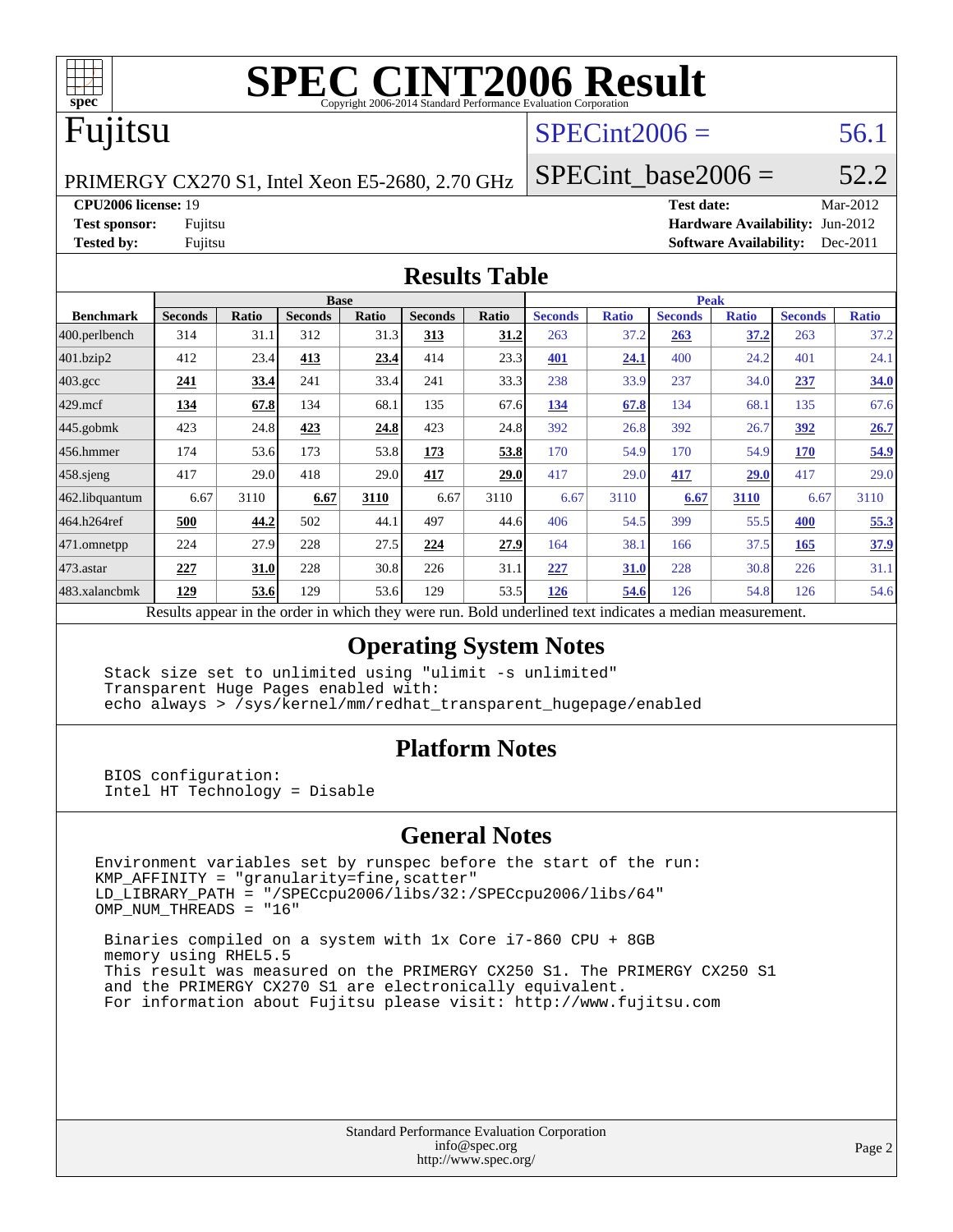

# **[SPEC CINT2006 Result](http://www.spec.org/auto/cpu2006/Docs/result-fields.html#SPECCINT2006Result)**

# Fujitsu

### $SPECint2006 = 56.1$  $SPECint2006 = 56.1$

PRIMERGY CX270 S1, Intel Xeon E5-2680, 2.70 GHz

SPECint base2006 =  $52.2$ 

**[CPU2006 license:](http://www.spec.org/auto/cpu2006/Docs/result-fields.html#CPU2006license)** 19 **[Test date:](http://www.spec.org/auto/cpu2006/Docs/result-fields.html#Testdate)** Mar-2012 **[Test sponsor:](http://www.spec.org/auto/cpu2006/Docs/result-fields.html#Testsponsor)** Fujitsu **[Hardware Availability:](http://www.spec.org/auto/cpu2006/Docs/result-fields.html#HardwareAvailability)** Jun-2012 **[Tested by:](http://www.spec.org/auto/cpu2006/Docs/result-fields.html#Testedby)** Fujitsu **Fugital Example 2011 [Software Availability:](http://www.spec.org/auto/cpu2006/Docs/result-fields.html#SoftwareAvailability)** Dec-2011

## **[Base Compiler Invocation](http://www.spec.org/auto/cpu2006/Docs/result-fields.html#BaseCompilerInvocation)**

[C benchmarks](http://www.spec.org/auto/cpu2006/Docs/result-fields.html#Cbenchmarks):  $\text{icc}$   $-\text{m64}$ 

[C++ benchmarks:](http://www.spec.org/auto/cpu2006/Docs/result-fields.html#CXXbenchmarks) [icpc -m64](http://www.spec.org/cpu2006/results/res2012q3/cpu2006-20120620-23139.flags.html#user_CXXbase_intel_icpc_64bit_fc66a5337ce925472a5c54ad6a0de310)

### **[Base Portability Flags](http://www.spec.org/auto/cpu2006/Docs/result-fields.html#BasePortabilityFlags)**

 400.perlbench: [-DSPEC\\_CPU\\_LP64](http://www.spec.org/cpu2006/results/res2012q3/cpu2006-20120620-23139.flags.html#b400.perlbench_basePORTABILITY_DSPEC_CPU_LP64) [-DSPEC\\_CPU\\_LINUX\\_X64](http://www.spec.org/cpu2006/results/res2012q3/cpu2006-20120620-23139.flags.html#b400.perlbench_baseCPORTABILITY_DSPEC_CPU_LINUX_X64) 401.bzip2: [-DSPEC\\_CPU\\_LP64](http://www.spec.org/cpu2006/results/res2012q3/cpu2006-20120620-23139.flags.html#suite_basePORTABILITY401_bzip2_DSPEC_CPU_LP64) 403.gcc: [-DSPEC\\_CPU\\_LP64](http://www.spec.org/cpu2006/results/res2012q3/cpu2006-20120620-23139.flags.html#suite_basePORTABILITY403_gcc_DSPEC_CPU_LP64) 429.mcf: [-DSPEC\\_CPU\\_LP64](http://www.spec.org/cpu2006/results/res2012q3/cpu2006-20120620-23139.flags.html#suite_basePORTABILITY429_mcf_DSPEC_CPU_LP64) 445.gobmk: [-DSPEC\\_CPU\\_LP64](http://www.spec.org/cpu2006/results/res2012q3/cpu2006-20120620-23139.flags.html#suite_basePORTABILITY445_gobmk_DSPEC_CPU_LP64) 456.hmmer: [-DSPEC\\_CPU\\_LP64](http://www.spec.org/cpu2006/results/res2012q3/cpu2006-20120620-23139.flags.html#suite_basePORTABILITY456_hmmer_DSPEC_CPU_LP64) 458.sjeng: [-DSPEC\\_CPU\\_LP64](http://www.spec.org/cpu2006/results/res2012q3/cpu2006-20120620-23139.flags.html#suite_basePORTABILITY458_sjeng_DSPEC_CPU_LP64) 462.libquantum: [-DSPEC\\_CPU\\_LP64](http://www.spec.org/cpu2006/results/res2012q3/cpu2006-20120620-23139.flags.html#suite_basePORTABILITY462_libquantum_DSPEC_CPU_LP64) [-DSPEC\\_CPU\\_LINUX](http://www.spec.org/cpu2006/results/res2012q3/cpu2006-20120620-23139.flags.html#b462.libquantum_baseCPORTABILITY_DSPEC_CPU_LINUX) 464.h264ref: [-DSPEC\\_CPU\\_LP64](http://www.spec.org/cpu2006/results/res2012q3/cpu2006-20120620-23139.flags.html#suite_basePORTABILITY464_h264ref_DSPEC_CPU_LP64) 471.omnetpp: [-DSPEC\\_CPU\\_LP64](http://www.spec.org/cpu2006/results/res2012q3/cpu2006-20120620-23139.flags.html#suite_basePORTABILITY471_omnetpp_DSPEC_CPU_LP64) 473.astar: [-DSPEC\\_CPU\\_LP64](http://www.spec.org/cpu2006/results/res2012q3/cpu2006-20120620-23139.flags.html#suite_basePORTABILITY473_astar_DSPEC_CPU_LP64) 483.xalancbmk: [-DSPEC\\_CPU\\_LP64](http://www.spec.org/cpu2006/results/res2012q3/cpu2006-20120620-23139.flags.html#suite_basePORTABILITY483_xalancbmk_DSPEC_CPU_LP64) [-DSPEC\\_CPU\\_LINUX](http://www.spec.org/cpu2006/results/res2012q3/cpu2006-20120620-23139.flags.html#b483.xalancbmk_baseCXXPORTABILITY_DSPEC_CPU_LINUX)

## **[Base Optimization Flags](http://www.spec.org/auto/cpu2006/Docs/result-fields.html#BaseOptimizationFlags)**

[C benchmarks](http://www.spec.org/auto/cpu2006/Docs/result-fields.html#Cbenchmarks):

[-xSSE4.2](http://www.spec.org/cpu2006/results/res2012q3/cpu2006-20120620-23139.flags.html#user_CCbase_f-xSSE42_f91528193cf0b216347adb8b939d4107) [-ipo](http://www.spec.org/cpu2006/results/res2012q3/cpu2006-20120620-23139.flags.html#user_CCbase_f-ipo) [-O3](http://www.spec.org/cpu2006/results/res2012q3/cpu2006-20120620-23139.flags.html#user_CCbase_f-O3) [-no-prec-div](http://www.spec.org/cpu2006/results/res2012q3/cpu2006-20120620-23139.flags.html#user_CCbase_f-no-prec-div) [-parallel](http://www.spec.org/cpu2006/results/res2012q3/cpu2006-20120620-23139.flags.html#user_CCbase_f-parallel) [-opt-prefetch](http://www.spec.org/cpu2006/results/res2012q3/cpu2006-20120620-23139.flags.html#user_CCbase_f-opt-prefetch) [-auto-p32](http://www.spec.org/cpu2006/results/res2012q3/cpu2006-20120620-23139.flags.html#user_CCbase_f-auto-p32)

[C++ benchmarks:](http://www.spec.org/auto/cpu2006/Docs/result-fields.html#CXXbenchmarks)

[-xSSE4.2](http://www.spec.org/cpu2006/results/res2012q3/cpu2006-20120620-23139.flags.html#user_CXXbase_f-xSSE42_f91528193cf0b216347adb8b939d4107) [-ipo](http://www.spec.org/cpu2006/results/res2012q3/cpu2006-20120620-23139.flags.html#user_CXXbase_f-ipo) [-O3](http://www.spec.org/cpu2006/results/res2012q3/cpu2006-20120620-23139.flags.html#user_CXXbase_f-O3) [-no-prec-div](http://www.spec.org/cpu2006/results/res2012q3/cpu2006-20120620-23139.flags.html#user_CXXbase_f-no-prec-div) [-opt-prefetch](http://www.spec.org/cpu2006/results/res2012q3/cpu2006-20120620-23139.flags.html#user_CXXbase_f-opt-prefetch) [-auto-p32](http://www.spec.org/cpu2006/results/res2012q3/cpu2006-20120620-23139.flags.html#user_CXXbase_f-auto-p32) [-Wl,-z,muldefs](http://www.spec.org/cpu2006/results/res2012q3/cpu2006-20120620-23139.flags.html#user_CXXbase_link_force_multiple1_74079c344b956b9658436fd1b6dd3a8a) [-L/smartheap -lsmartheap64](http://www.spec.org/cpu2006/results/res2012q3/cpu2006-20120620-23139.flags.html#user_CXXbase_SmartHeap64_5e654037dadeae1fe403ab4b4466e60b)

### **[Base Other Flags](http://www.spec.org/auto/cpu2006/Docs/result-fields.html#BaseOtherFlags)**

[C benchmarks](http://www.spec.org/auto/cpu2006/Docs/result-fields.html#Cbenchmarks):

403.gcc: [-Dalloca=\\_alloca](http://www.spec.org/cpu2006/results/res2012q3/cpu2006-20120620-23139.flags.html#b403.gcc_baseEXTRA_CFLAGS_Dalloca_be3056838c12de2578596ca5467af7f3)

## **[Peak Compiler Invocation](http://www.spec.org/auto/cpu2006/Docs/result-fields.html#PeakCompilerInvocation)**

[C benchmarks \(except as noted below\)](http://www.spec.org/auto/cpu2006/Docs/result-fields.html#Cbenchmarksexceptasnotedbelow):  $\text{icc}$  -m64

Continued on next page

Standard Performance Evaluation Corporation [info@spec.org](mailto:info@spec.org) <http://www.spec.org/>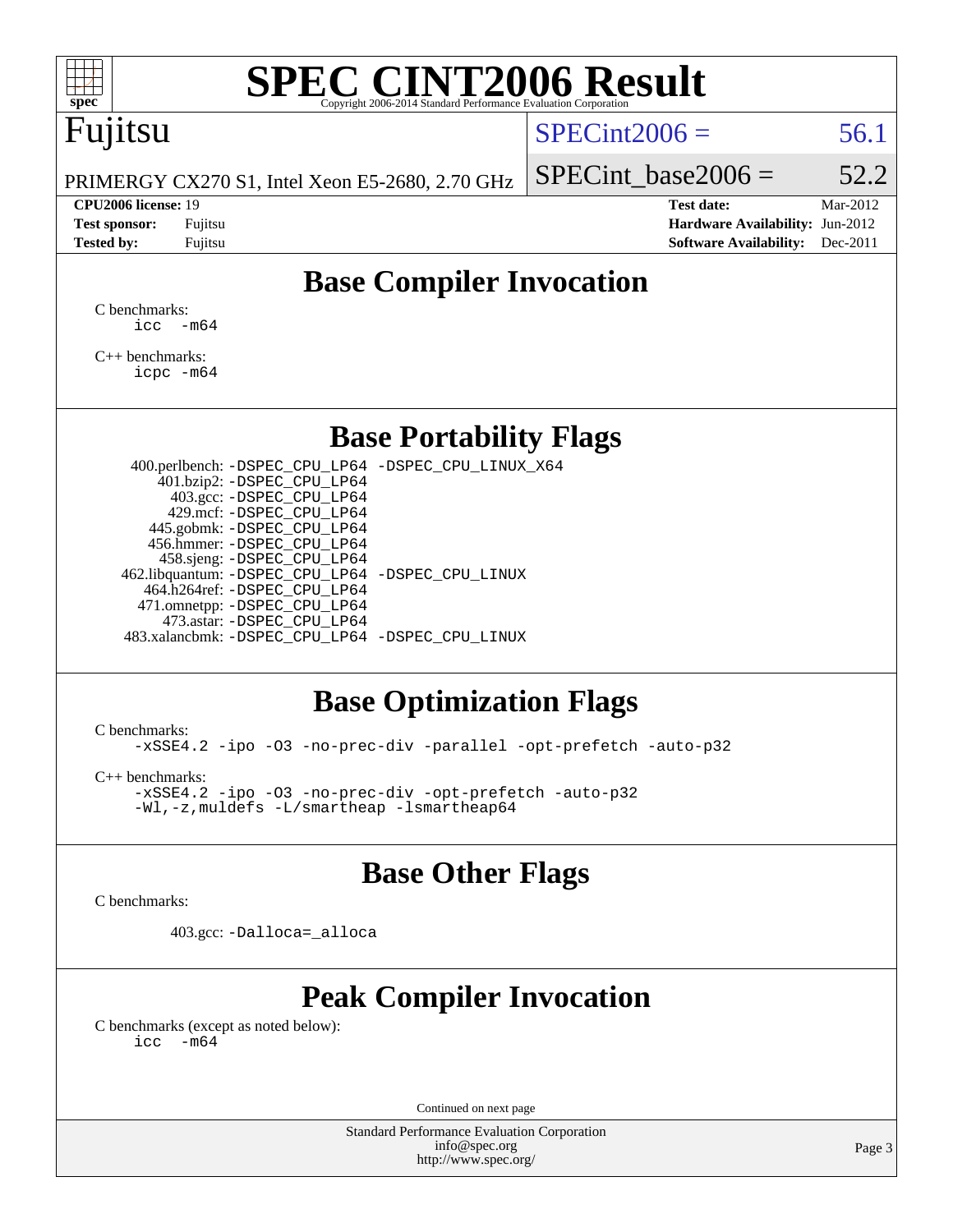

# **[SPEC CINT2006 Result](http://www.spec.org/auto/cpu2006/Docs/result-fields.html#SPECCINT2006Result)**

Fujitsu

 $SPECint2006 = 56.1$  $SPECint2006 = 56.1$ 

PRIMERGY CX270 S1, Intel Xeon E5-2680, 2.70 GHz

SPECint base2006 =  $52.2$ 

**[CPU2006 license:](http://www.spec.org/auto/cpu2006/Docs/result-fields.html#CPU2006license)** 19 **[Test date:](http://www.spec.org/auto/cpu2006/Docs/result-fields.html#Testdate)** Mar-2012 **[Test sponsor:](http://www.spec.org/auto/cpu2006/Docs/result-fields.html#Testsponsor)** Fujitsu **[Hardware Availability:](http://www.spec.org/auto/cpu2006/Docs/result-fields.html#HardwareAvailability)** Jun-2012 **[Tested by:](http://www.spec.org/auto/cpu2006/Docs/result-fields.html#Testedby)** Fujitsu **[Software Availability:](http://www.spec.org/auto/cpu2006/Docs/result-fields.html#SoftwareAvailability)** Dec-2011

# **[Peak Compiler Invocation \(Continued\)](http://www.spec.org/auto/cpu2006/Docs/result-fields.html#PeakCompilerInvocation)**

400.perlbench: [icc -m32](http://www.spec.org/cpu2006/results/res2012q3/cpu2006-20120620-23139.flags.html#user_peakCCLD400_perlbench_intel_icc_a6a621f8d50482236b970c6ac5f55f93)

445.gobmk: [icc -m32](http://www.spec.org/cpu2006/results/res2012q3/cpu2006-20120620-23139.flags.html#user_peakCCLD445_gobmk_intel_icc_a6a621f8d50482236b970c6ac5f55f93)

464.h264ref: [icc -m32](http://www.spec.org/cpu2006/results/res2012q3/cpu2006-20120620-23139.flags.html#user_peakCCLD464_h264ref_intel_icc_a6a621f8d50482236b970c6ac5f55f93)

[C++ benchmarks \(except as noted below\):](http://www.spec.org/auto/cpu2006/Docs/result-fields.html#CXXbenchmarksexceptasnotedbelow) [icpc -m32](http://www.spec.org/cpu2006/results/res2012q3/cpu2006-20120620-23139.flags.html#user_CXXpeak_intel_icpc_4e5a5ef1a53fd332b3c49e69c3330699)

473.astar: [icpc -m64](http://www.spec.org/cpu2006/results/res2012q3/cpu2006-20120620-23139.flags.html#user_peakCXXLD473_astar_intel_icpc_64bit_fc66a5337ce925472a5c54ad6a0de310)

### **[Peak Portability Flags](http://www.spec.org/auto/cpu2006/Docs/result-fields.html#PeakPortabilityFlags)**

```
 400.perlbench: -DSPEC_CPU_LINUX_IA32
    401.bzip2: -DSPEC_CPU_LP64
      403.gcc: -DSPEC_CPU_LP64
     429.mcf: -DSPEC_CPU_LP64
   456.hmmer: -DSPEC_CPU_LP64
    458.sjeng: -DSPEC_CPU_LP64
462.libquantum: -DSPEC_CPU_LP64 -DSPEC_CPU_LINUX
     473.astar: -DSPEC_CPU_LP64
483.xalancbmk: -DSPEC_CPU_LINUX
```
# **[Peak Optimization Flags](http://www.spec.org/auto/cpu2006/Docs/result-fields.html#PeakOptimizationFlags)**

[C benchmarks](http://www.spec.org/auto/cpu2006/Docs/result-fields.html#Cbenchmarks):

```
 400.perlbench: -xSSE4.2(pass 2) -prof-gen(pass 1) -ipo(pass 2)
           -O3(pass 2) -no-prec-div(pass 2) -prof-use(pass 2)
          -opt-prefetch -ansi-alias
   401.bzip2: -xSSE4.2(pass 2) -prof-gen(pass 1) -ipo(pass 2)
           -O3(pass 2) -no-prec-div -prof-use(pass 2) -auto-ilp32
           -opt-prefetch -ansi-alias
    403.gcc: -xSSE4.2 -ipo -O3 -no-prec-div -inline-calloc
           -opt-malloc-options=3 -auto-ilp32
   429.mcf: basepeak = yes
  445.gobmk: -xSSE4.2(pass 2) -prof-gen(pass 1) -prof-use(pass 2)
           -ansi-alias
  456.hmmer: -xSSE4.2 -ipo -O3 -no-prec-div -unroll2 -auto-ilp32
           -ansi-alias
```
Continued on next page

Standard Performance Evaluation Corporation [info@spec.org](mailto:info@spec.org) <http://www.spec.org/>